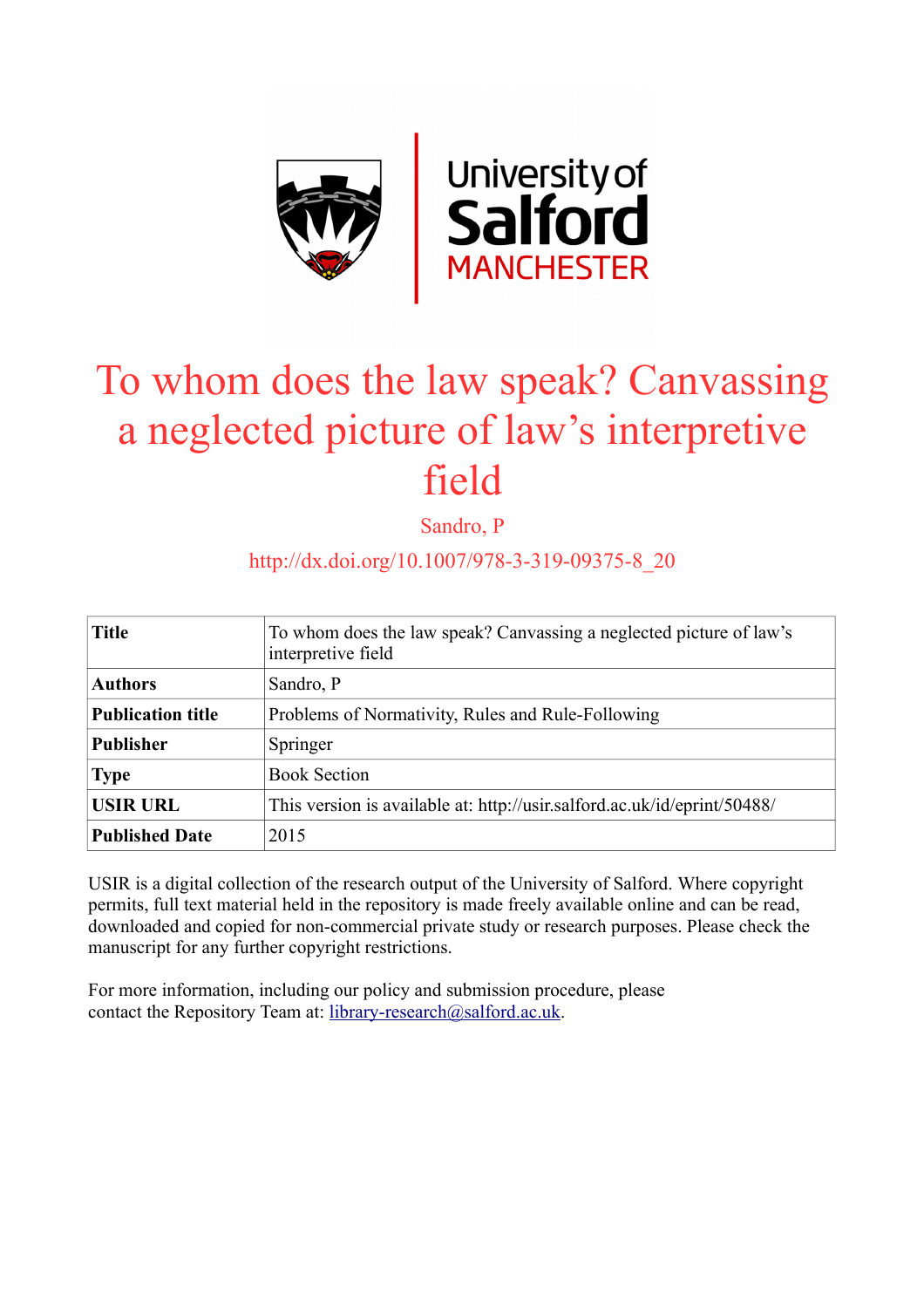# CHAPTER X TO WHOM DOES THE LAW SPEAK? CANVASSING A NEGLECTED PICTURE OF LAW'S INTERPRETIVE FIELD

## Paolo Sandro**\***

[psandro@staffmail.ed.ac.uk](mailto:psandro@staffmail.ed.ac.uk) – University of Edinburgh

**Abstract**: Among the most common strategies underlying the so-called indeterminacy thesis is the following two-step argument: 1) that law is an interpretive practice, and that evidently legal actors more generally hold different (and competing) theories of meaning, which lead to disagreements as to what the law *says* (that is, as to what the law *is*); 2) and that, as there is no way to establish the prevalence of one particular theory of meaning over the other, indeterminacy is pervasive in law. In this paper I offer some reflections to resist this trend. In particular I claim that a proper understanding of law as an authoritative communicative enterprise sheds new light on the relation between the functioning of the law and our theories of interpretation, leading to what can be considered a neglected conclusion: the centrality of the linguistic criterion of meaning in our juridical interpretive practices. In the first part of the chapter I discuss speech-act theory in the study of law, assessing its relevance between alternative options. Then I tackle the 'to whom does the law speak?' question, highlighting the centrality of lay-people for our juridical practices. Lastly, I examine the consequences of this neglected fact for our interpretive theories.

**Keywords**: Indeterminacy Thesis; Law as Communication; Legal Interpretation; Norm-addressees; Speech-act Theory.

#### X.1 INTRODUCTION

1

A growing bulk of legal scholarship, conceiving of law as a communicative phenomenon (eg Van Hoecke 2002),<sup>1</sup> revolves around the question 'what does the law say?'. On a first approximation, to ask this question is tantamount to ask 'what is the law?', in general or as to a specific case. This is indeed a common way in which a layperson would seek legal advice from her solicitor: 'What does the law *say* on buying land estate without a written contract?' The solicitor would then go on and explain the *content* of the law, that is, she would tell her client what the law *is* (at least from the best of her knowledge) on real estate. But on a more careful consideration, what the law *says* – ie the text of legal sources such as statutes and judicial decisions – does not always correspond with what the law *is*, viz with the norms (rules, standards, principles, etc.) that govern a certain activity or situation.<sup>2</sup> Such variance depends on the role one assigns to pragmatics (and context in particular) in the determination of the content of legal utterances, and this point represents one of the most debated issues in

<sup>\*</sup> My warm thanks go to Felipe Oliveira de Sousa, Martin Kelly, Alex Latham, Euan MacDonald, Marcin Matczak, Haris Psarras, Francisco Saffie, Luiz Fernando C. Silveira and Findlay Stark for valuable comments on previous drafts of this chapter, which forced me to improve it substantially; and also to the participants in the 'Rules 2013' conference, held at the Jagiellonian University, Krakow, 27-29 September 2013, for their observations. I remain the only person responsible for every error or omission in this piece.

<sup>&</sup>lt;sup>1</sup> This trend is particularly evident in criminal law and criminal justice (see for an overview Stark 2013).

<sup>2</sup> This variance presupposes the distinction, still slightly underdeveloped especially in Anglo-American jurisprudence, between norm-sentences and norms *tout court* (eg Guastini 2011).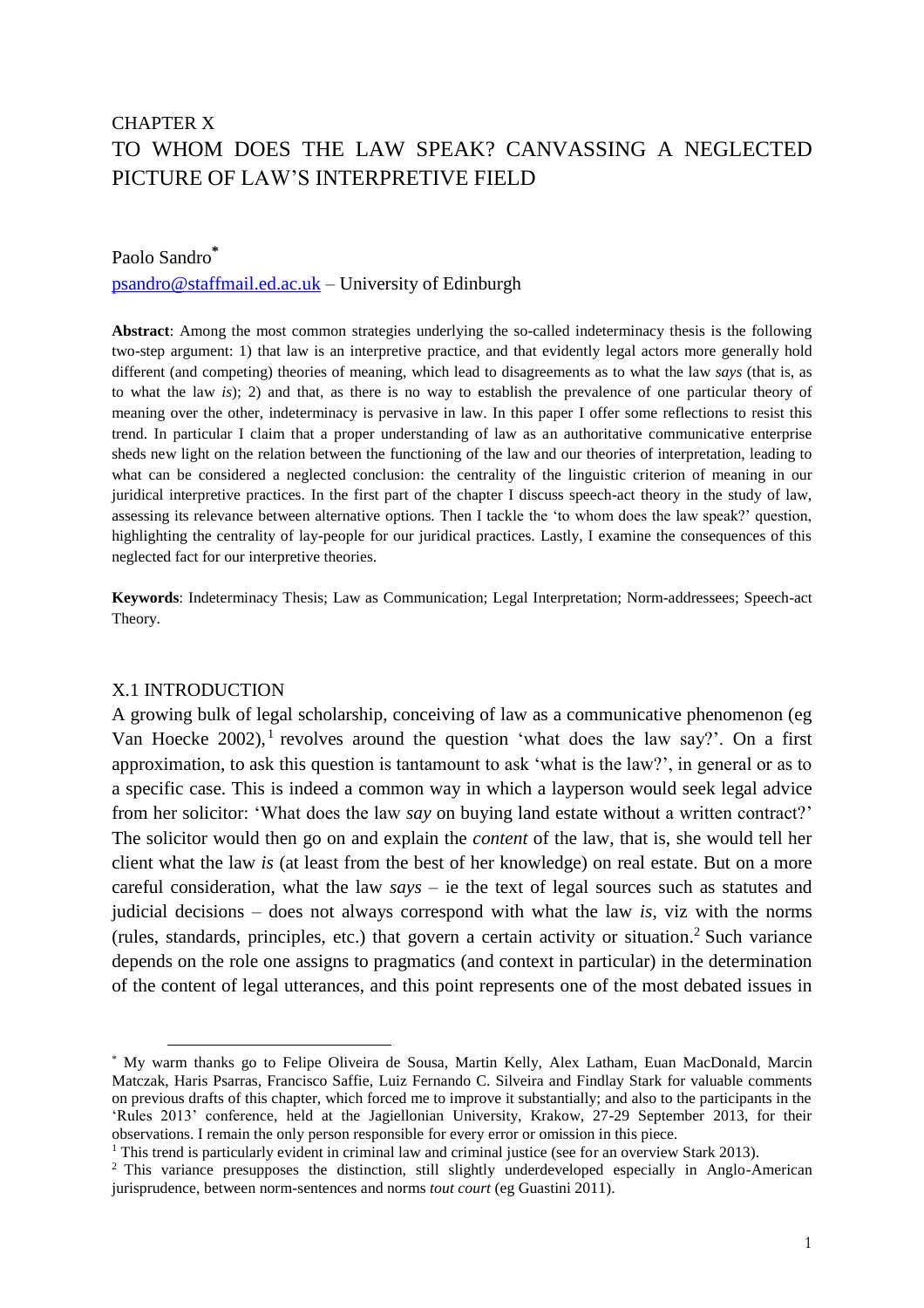jurisprudence nowadays (eg Marmor 2008, 2011), straddling the philosophies of law and language.

In this chapter I shall focus on a different, albeit clearly related, question. Operating within the same understanding of law as communication I ask, 'to whom does the law speak?' Such a question might sound naïve, at best, or pointless, at worse. For if we skim through law books and manuals, it seems that the law *speaks* only to judges, officials, lawyers and (sometimes) jurists,<sup>3</sup> as it is only their interpretive practices which are analysed. In other words, the law addresses only those agents whose interpretation bears some authoritativeness, directly (judges, officials) or indirectly (lawyers, jurists). Hence our theories of legal interpretation are (and must be) modelled around their operations, taking into account the specificity of the resulting interpretive field and considering legal interpretation as a highly specialised practice. Now, is this picture of law's interpretive field apt? I seriously question this contention. Of course, to deny the high degree of complexity of legal interpretation as carried out by judges and other institutional agents would be readily counter-intuitive as a descriptive claim. Rather, in this chapter I plan to suggest that this picture of law's epistemic field is, at best, incomplete, and that a different, more comprehensive, picture of it must be canvassed. But why is this operation worth pursuing? If the arguments I put forward are sound, important consequences for our theories of legal interpretation arise, and in particular as to the so-called 'indeterminacy problem'.

In this regard underpinning our liberal institutional paradigms is the belief that legal 'facts' are in some sense, and at least partially, objective and determinate (Leiter and Coleman 1995). On the interpretive side, this position is usually defined as 'mixed' theory (see eg Hart 1994; Marmor 2005; Moreso 1998) precisely because it acknowledges an area of objectivity and determinacy in our adjudicative practices. And yet we see judges, lawyers and academics constantly disagreeing about what the law is, both in general and in particular cases: for legal actors interpret the (text of the) law in different ways, and thus they obtain different answers as to what the law is. Viz, they seem to disagree about the *meaning* of legal utterances, because they hold different theories of meaning: so that, descriptively, no one among them can be considered to be prevalent (Guastini 2011, 153-154). But if this is so, legal utterances cannot be truth-apt – they do not have '*one* definitive objective meaning' (Guastini 2011, 152, italics original). As such, the indeterminacy of law would follow from its interpretive nature and two seem the main strategies available to us: 4 either we resort to the Dworkinian approach that might allows us to reach always a right answer (thus preserving the legitimacy of adjudication), but at the cost of embracing the idea of law *as integrity* all the way down (Dworkin 1986, 2011); or we are faced with the necessity to acknowledge the pervasiveness of indeterminacy in law, and to draw the ensuing implications in terms of the legitimacy of our liberal institutional practices.

My contention is that the considerations offered in what follows as to law's interpretive field help assessing, and rebutting, the indeterminacy thesis as we have just

<sup>&</sup>lt;sup>3</sup> cf Hart 1994, 35-41, criticising Kelsen on the point.

<sup>4</sup> Granted, there might be even more theoretical options available to us (see eg Stoljar 2003); but for the sake of this chapter I group all 'moderate' or 'mixed' views about determinacy and interpretation together, hence leaving as alternatives only holistic views à-la-Dworkin and radical indeterminacy theses (as those held by most legal realists and critical legal scholars).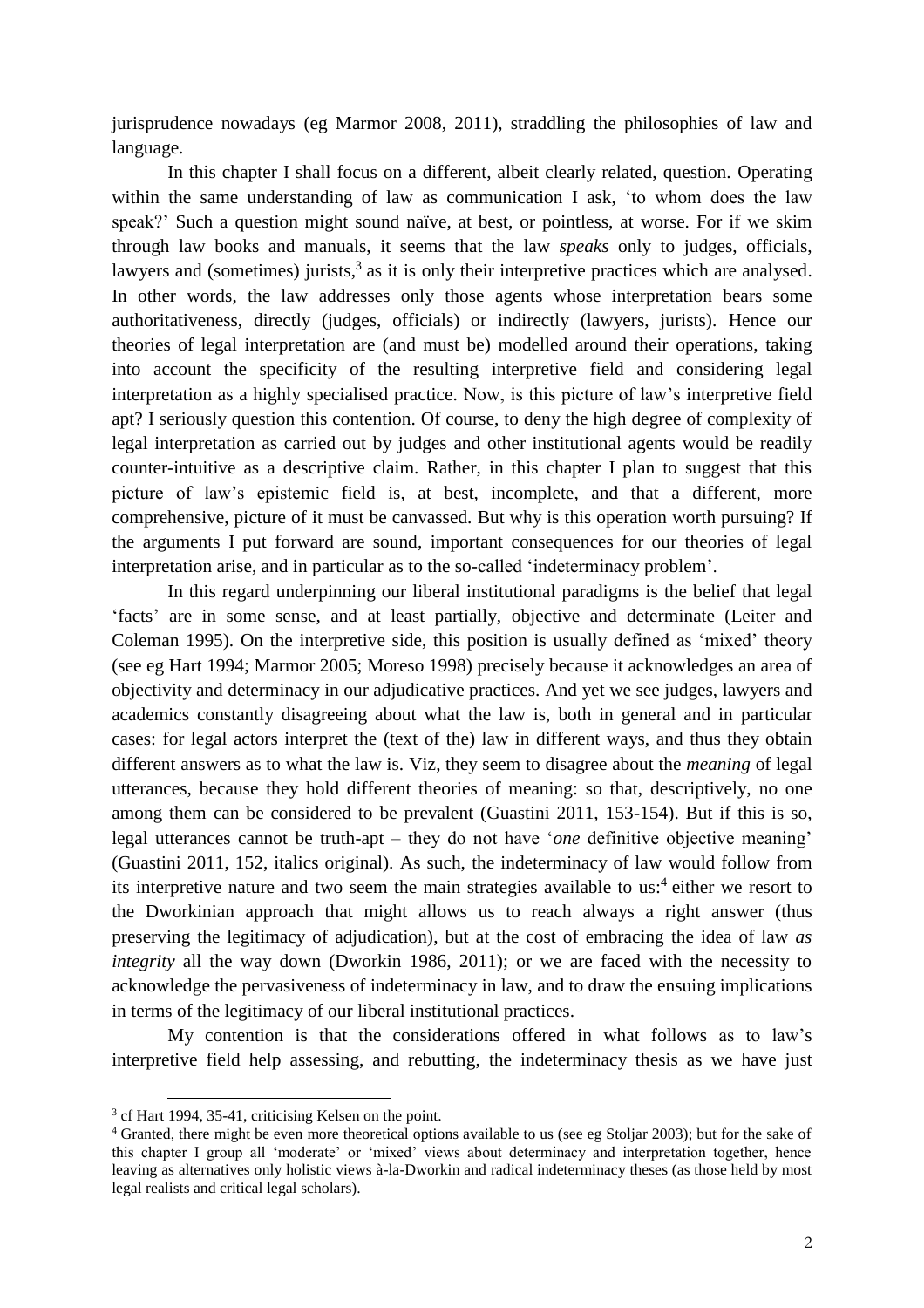outlined it. As such they are not sufficient to establishing the case for objectivity and determinacy in law, but they offer corroborating reasons to uphold a mixed theory of interpretation against critical and radical indeterminacy positions. The chapter breaks down like this. In section two I discuss the use of speech-act theory in the analysis of law, briefly assessing the suitability of the former vis-à-vis the communicative nature of the latter. To this end, section three examines the peculiar relationship between sender and receiver of legal utterances, and statutes in particular. This leads to the question of 'who are law's addressees?', which I take up in section four. I argue that there are sound meta-theoretical reasons to consider laypeople as the first and foremost addressees of legal communication. Finally in section five I deal with the consequences of this latter claim for our theories of interpretation, the most important being the need to recognise the prevalence of the linguistic criterion of interpretation amongst the ones available. This is necessary, I argue, for the existence of a legal system as such.

#### X.2 PRELIMINARIES ON SPEECH-ACT THEORY AND THE STUDY OF LAW

The use of speech-act theory to analyse law represents one of the principal waves that have swept legal philosophy over the last few decades. Beginning with the collaboration between J.L. Austin and H.L.A. Hart in Oxford, legal rules have been understood in their quality of performatives – in their being not just *words* (like when we describe the motion of planets), but actual *actions* through *words* ('I hereby declare you man and wife'). Since then speechact theory has progressively gained relevance in legal-philosophical discourse, providing it with a 'general orientation and framework for analysis and research' of 'legal utterances with which it is confronted.' (Amselek 1988, 199) Through speech-act theory several interpretative issues have been tackled and (purportedly) resolved (eg Marmor 2011). Among these, the relationship between semantics and pragmatics in legal utterances (and particularly legislative texts) has been clarified, showing the (potential) degree of difference between the communicative and the legal content of legislative utterances (eg Marmor and Soames 2011). But parallel to the far-reaching, mainstream popularity that speech-act theory has gained in legal discourse, a mounting sense of uneasiness with it has come to the fore in the work of several authors. This is precisely the subject of the contribution of Marcin Matczak in this volume.<sup>5</sup> Following a certain, minority orientation in philosophy of language, he argues that speech-act theory cannot be fruitfully applied to legal utterances because it cannot explain in the first place written text. That is, the development of speech-act theory  $-$  in the seminal works of J.L. Austin, J.R. Searle, H.P. Grice, P.F. Strawson, and many others – has revolved only upon face-to-face oral interaction, and in this regard speech-act theory is plagued vis-àvis legal utterances by what he calls (i) the fallacy of a-discursivity and (ii) the fallacy of synchronicity. That is, it is not true that legal rules can be analysed as (i) single oral utterances, to be analysed in isolation from other statements and (ii) utterances which are performed between a hearer and a speaker who share a *conversational* context (ie, one in which contextual factors are *directly* accessible to both interlocutors, and as such can be

<sup>&</sup>lt;sup>5</sup> This is, I believe, precisely one of the distinctive features of collected volumes, originating from conferences' proceedings, such as this one: namely that of allowing different authors to cross-interact directly on one or more topics, enhancing not only debate but also mutual cognitive enrichment.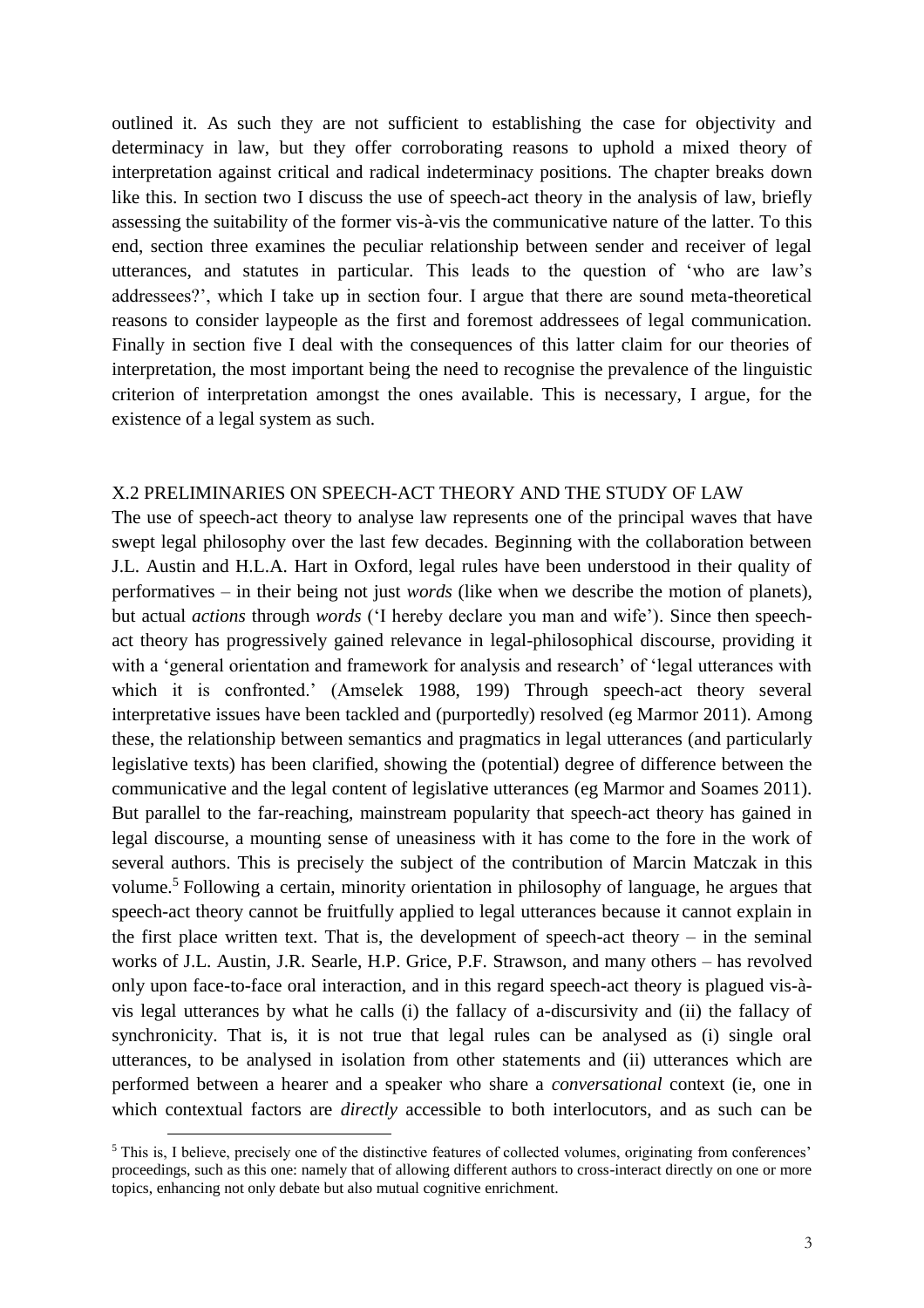presupposed by both parties). We shall come back to this latter fallacy shortly. For now I want to jump to Matczak's conclusions as to the role of speech-act theory in legal scholarship. As I just said, the problem is that speech-act theory has focussed almost exclusively on the oral, *face-to-face* mode(l) of communication thus neglecting written – or anyway, 'non-conversational' – ones (see eg Stubbs 1983). <sup>6</sup> Hence applying the traditional model of speech-acts to the legal situation – statutes in particular, but also judicial decisions – yields ill-formed results. I have reached the same conclusion within my own line of research (Sandro 2014); and as if this was not enough, Brian Slocum's contribution in this volume too points to the fundamental distinction between oral conversations and texts that requires a rethink of the relationship between speech-act theory and legal analysis.<sup>7</sup> Here though it is not entirely clear to me whether Matczak argues for abandoning speech-act theory in legal philosophy altogether (as it seems from the title of his contribution, and from having read previous drafts of it), embracing alternative theoretical frameworks ('complex text-acts'), or rather for amending speech-act theory in light of the peculiarity of legal utterances (as one could think from some passages in the text).<sup>8</sup> Surely, most applications of speech-act theory to legal discourse have been plagued by these fallacies: but there are also a few relevant exceptions (Kurzon 1986, Duarte 2011) that Matczak overlooks and on which the next section builds upon. That is why, between abandoning speech-act theory in the study of law or amending it to such purpose, I opt for this latter possibility: for one can use the legal example to address speech-act theory general shortcomings and to begin finally to address satisfactorily the differences between conversational and non-conversational communicative instances. This last endeavour of course goes far beyond the scope of this chapter;<sup>9</sup> here I am only going to focus on the relationship between sender and receiver of legal utterances.

### X.3 SENDER AND RECEIVERS IN LAW: A PECULIAR RELATION

 $\overline{a}$ 

In our ordinary conversations we usually have a speaker and a hearer who interact being in the same place and at the same time. They can be said to share a *situational* context.<sup>10</sup> This latter often enriches the semantic content of the utterance, so that in philosophy of language, following the seminal work of Grice, we have come to distinguish consistently between

<sup>&</sup>lt;sup>6</sup> Indeed, two parties could be communicating by means of written text and yet be in a conversational situation, that is in a situation in which contextual resources can be accessed by both independently of the communication itself, and such epistemic resources be presupposed by both parties. Hence the problem is not with written communication as such – but with communicative instances in which context is, or better the contexts are, epistemically inaccessible to one or both parties.

<sup>7</sup> The concurrence between Matczak, Slocum and myself on this central claim, considering that we reach it starting from different backgrounds and through autonomous theoretical routes, is quite exceptional: as such this volume could constitute the beginning of a larger 'movement' or 'doctrine' that purports to reconceive of the relationship between philosophy of language and the study of law.

<sup>&</sup>lt;sup>8</sup> Matczak clarifies to me, in a private conversation, that it is indeed the second case: he wants to amend the theory to make it more suitable for the analysis of written utterances, that in this sense must be conceived of as 'text-acts' and not as 'speech-acts'.

<sup>&</sup>lt;sup>9</sup> But the reader might be interested to know that this is a route I have already begun to explore (Sandro 2014).

<sup>&</sup>lt;sup>10</sup> This is the context surrounding the utterance, viz the state of the world (consisting of material and immaterial things, such as beliefs) as it exists at the time<sub>X</sub> and space<sub>X</sub> of the utterance<sub>X</sub>. This type of context must be contrasted with what, following Habermas, I call 'lifeworld' context, which is instead the set of cultural and linguistic conventions somehow shared between subjects of any (minimally) successful communication (Sandro 2014, cf Habermas 1989, 122-123).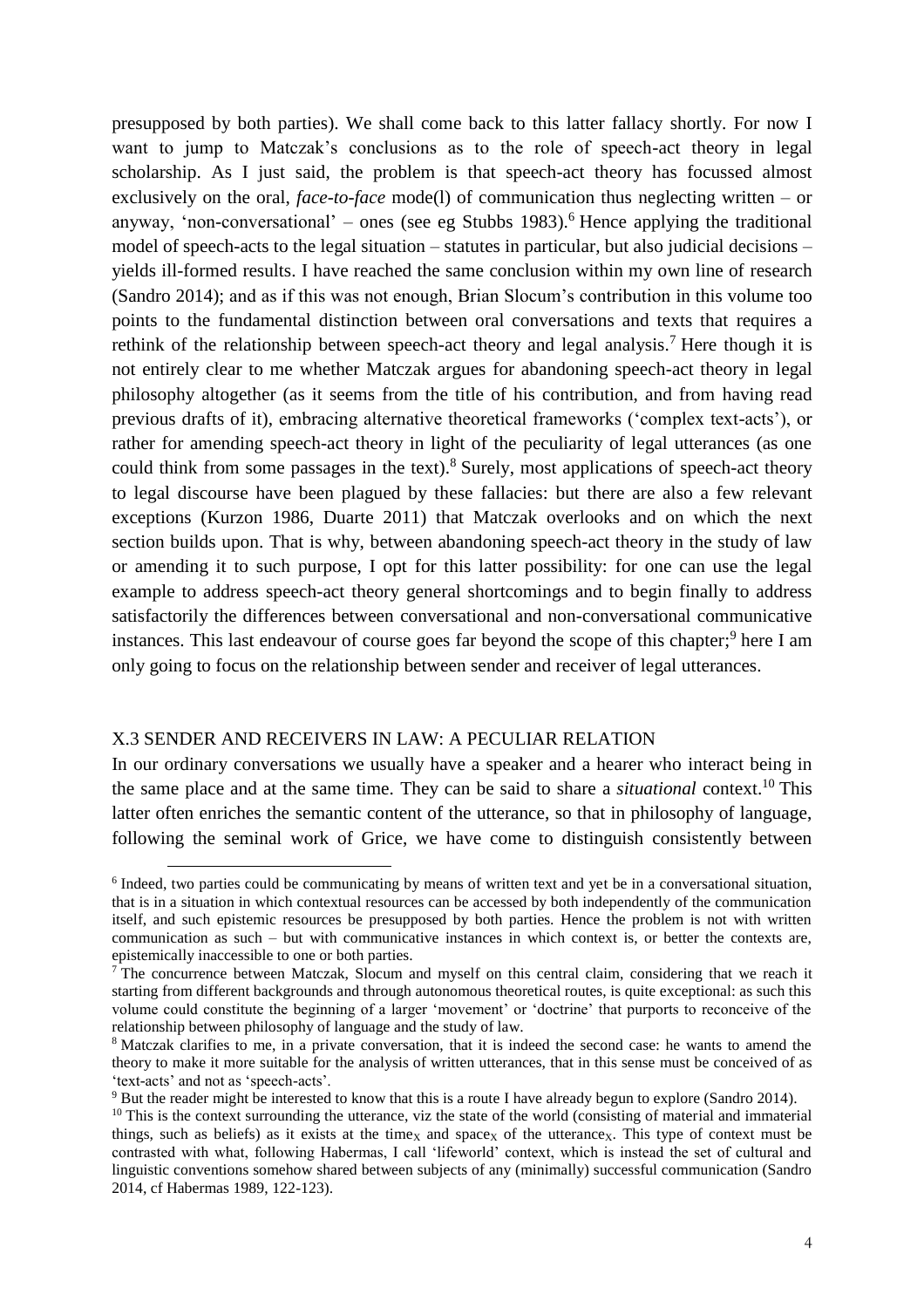sentence and speaker meaning (Korta and Perry 2012). Imagine the following situation: my friend John screams '*We* won!' in front of the television just after the football match. The situational context of his utterance consists of, among other things, the fact that John's favourite football team won the finals and that we just watched the match together (so that I know that he knows that, and vice versa) and thus I am able to make sense of his exclamation, ie I am able to understand what he means by uttering '*We* won!'<sup>11</sup> Traditional speech-act theory builds upon these 'ordinary conversation' situations (Matczak 2014).

Things seem different when we consider legal utterances, and in particular those as contained in statutory instruments, whose sender is the normative authority and whose receivers are the agents within an institutional system.<sup>12</sup> I limit my focus to statutory texts – statutes, directives, etc – and more generally to all those official normative texts which are addressed to the public in general and which contain norms that purport to regulate people's behaviour. Such a restriction is arbitrary – legal communication is constituted by a variety of speech-acts which are different from each other, judicial decisions being a paradigmatic example of them – but justified: if law is the enterprise of 'subjecting human conduct to the guidance of rules' (Fuller 1969; cf Rawls 1999, 208-212), <sup>13</sup> statutory communication represents the only viable means, at least so far, to do so when to be regulated is a large society like modern ones (Hart 1994). As such, it constitutes the core of legal communication. This seems confirmed by the fact that law is, in the first place, only conceivable as such within a 'common sense' discourse that originates from the social practice of the society – that is the general public at large – itself (Jori 2010).<sup>14</sup>

There is a first important difference between ordinary speech-acts and legal ones, for it seems clear that legal utterances are 'closed unilateral speech acts' (Duarte 2011, 116), in the sense that they normally do not require an answer by their recipients. Rather, they require a 'human behaviour' – which by the way is not even 'oriented towards the normative authority' (ibid). This is a very important qualification, as their aim as speech-acts then is not the successful *exchange* of information, but the successful *reception* of information that *can*, together with non-linguistic factors (Pattaro 2005), lead the receiver to act in a certain way (Marmor 2008).<sup>15</sup> This consideration has to be taken into account when interpreting a legal utterance, for it puts already a relevant constraint not only on the illocutionary value(s) of the

<sup>&</sup>lt;sup>11</sup> In this case, I successfully understand that the indexical 'we' does not refer to us, me and John, as it would do literally, but to John's football team, to which he feels some sense of belonging or membership – so that the meaning of his utterance is really 'My football team just won the game!'

 $12$  cf the analysis in this section with the (mostly) concurring one in Slocum (2014).

<sup>&</sup>lt;sup>13</sup> This is particularly true, again, in criminal law (see eg Stark 2013, 163). This should not surprise, being criminal law the context in which our most basic freedoms are usually at stake and thus in which the requirements of the principle of legality should be applied strictly (see Ferrajoli 1990).

 $14 \text{ J}$ ori purports to amend – or to reallocate – Hart's rule of recognition and his insistence on the role of officials in determining it: in the sense that even the rule of recognition of a legal system cannot but exist on the ground of a 'common sense' social practice that identifies both 'law' (the concept of law, in general) and 'the law' (the law in force in a given jurisdiction, eg Italian law or English law).

<sup>&</sup>lt;sup>15</sup> To be clear: successful reception of information on the part of the agent is not tantamount to compliance, nor implicates it as a matter of *necessity* - for compliance is always, and merely, a possibility. My point is rather the opposite: if there is no successful reception of information, how can the agent be thought of complying with, that is, of *following* the rule?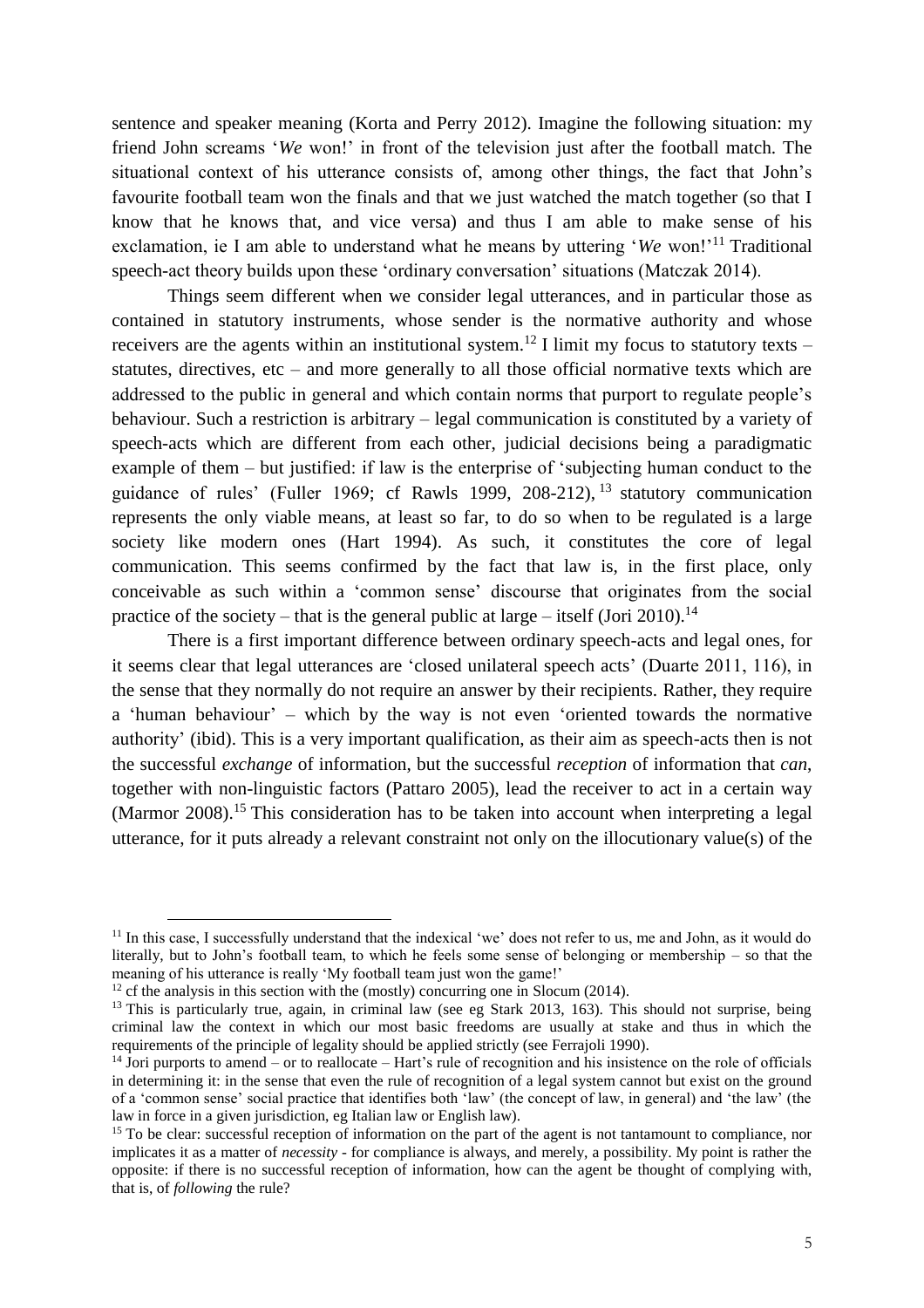act itself,<sup>16</sup> but also to the potential enrichment brought to the utterance's meaning by the implied content, which is in this sense limited by both the strategic nature of the act performed and the ultimate aim of the communicative endeavour (Marmor 2008, 428).

Another significant sense in which legal utterances are different from speech acts taking place in ordinary conversation has to do with the inevitable lack of direct *relation*, in terms of time and space, between 'who' performs the speech act and who is (supposed to be) its recipient. This roughly corresponds to Matczak (2014) 'fallacy of synchronicity'. Here though I am not referring only to the lack of a 'situational context', that is to the fact that sender and receiver of legal utterances are not in the same place at the same time; rather, the point is that

norm sentences are a kind of speech act where the connection speaker→hearer (reader) is played out on both sides by indeterminate actors, [so that] [e]ven though it is possible to connect a norm sentence with the person or group of persons that at a certain time act as the normative authority, from the speaker's point of view, the fact is that the speaker is, precisely, the normative authority and not that person or group of persons (Duarte 2011, 117). 17

The importance of this remark should not be underestimated. While Matczak (2014) deploys it to highlight the role of multi-contextuality in determining the lawmaker's intention, and thus in order to justify the need to distinguish between the locutionary and the illocutionary intentions of lawmakers,  $^{18}$  I want to stress how this 'a-synchronicity' of legal utterances, far from being accidental, constitutes instead a distinctive and necessary feature of law as an institutional normative system (MacCormick 2007). For otherwise nothing like the rule of law, as opposed to the rule of men, can (ever) exist. That is, one of the differences between the two lies precisely in the fact that the *power to rule* ceases to be held by one or more individuals in their quality as such, and it is instead conferred upon an institution or *officium* – the 'legislator' – that pushes into irrelevance the people temporarily exercising it. At the same time, the fact that legal utterances contained in statutory texts are not addressed to individual subjects, but to categories (types) of them, ensures the formal rationality ('like cases should be treated alike') of law and thus equality (of treatment and consideration) among its subjects.

The overall peculiarity of the relationship between sender and receiver of legal utterances vis-à-vis ordinary conversational situations leads us to ask: 'Who are the addressees of legal utterances?' At first glance, this question might seem just foolish.<sup>19</sup> Especially if we are heavy consumers of jurisprudence books and articles, we might get the impression that legal utterances' addressees are judges, lawyers and more generally legal officials, i.e. the agents within the system that are institutionally called to interpret (and apply) those very legal utterances (Cao 2007, 76). Only these agents' interpretations 'count' –

<sup>&</sup>lt;sup>16</sup> Thus diminishing the relevance of context in determining the illocutionary values of legal speech-acts; cf Bianchi (2013); contra Matczak (2014).

<sup>&</sup>lt;sup>17</sup> cf Hart (1994, 21-22).

<sup>&</sup>lt;sup>18</sup> Whereas Duarte (2011) shows how multi-contextuality reduces the pragmatic impact of context in determining the semantic value of the utterance.

<sup>&</sup>lt;sup>19</sup> Perhaps not so much in the criminal law context: cf Duff (2007, ch 2) (thanks to Findlay Stark for the pointer).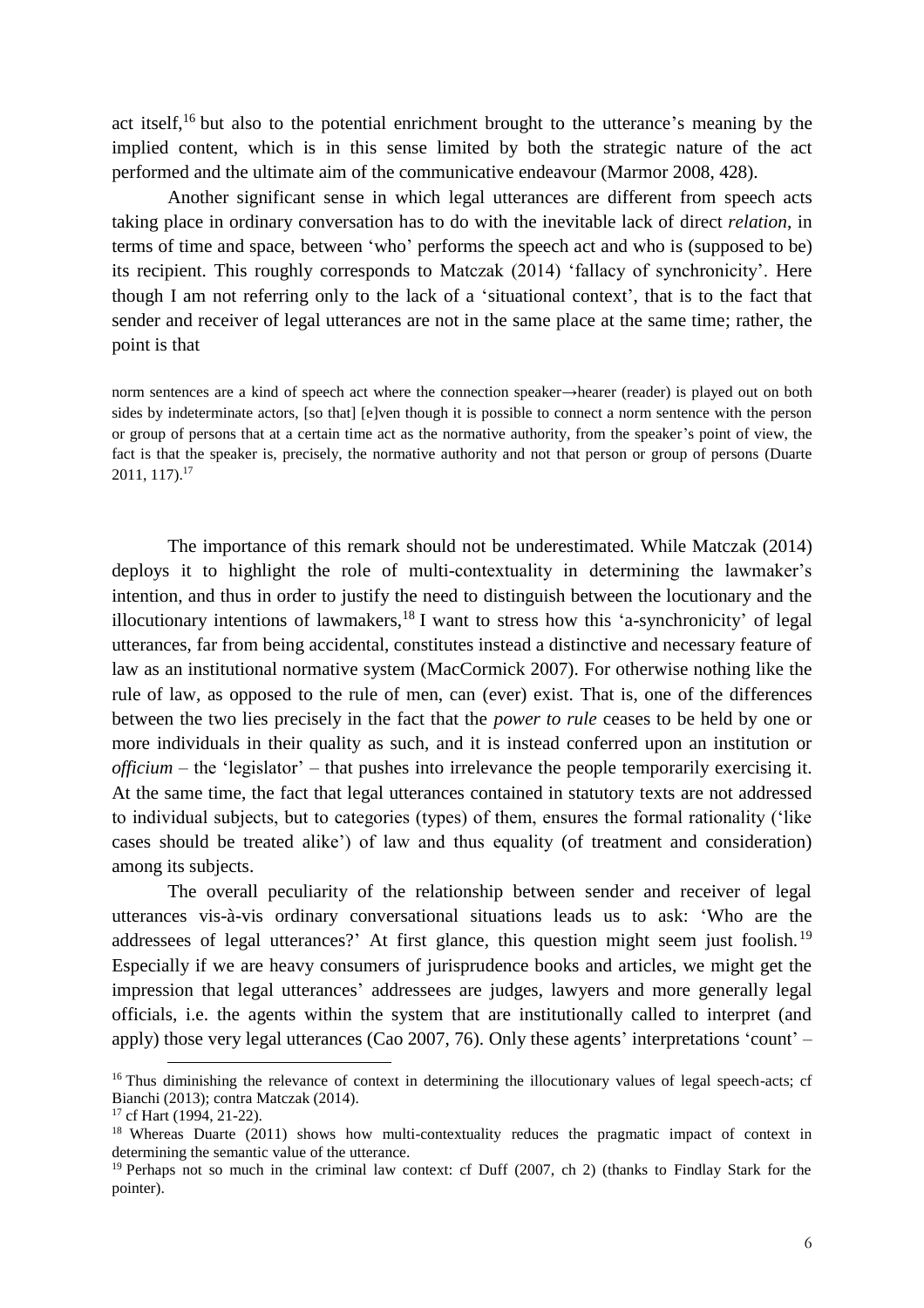after all, isn't this idea that both Hart's rule of recognition and Kelsen theory norms presuppose, and only to name perhaps the two most prominent theorists of last century?<sup>20</sup> And isn't this the perspective from which radical sceptics and legal realists start off in order to criticise the traditional picture of legal interpretation (Guastini 2011)? The convergence among different authors on this point seems difficult to set aside.

And yet, isn't something missing from this picture? Namely, where are *we, the people*? Aren't we statutes' addressees, first and foremost? This especially in light of the consideration that adjudication, as Green (2009, 21) reminds us, is always 'law's Plan B'. Law's 'Plan A', as often left unspoken, is that of a successful communication, on part of the law-maker, and application, on part of the public, of legal rules that does not lead at all to adjudication; for the guidance offered by rules is effective in offering reasons for action and thus constraining behaviour.<sup>21</sup> As such, isn't the way in which laypeople interpret and apply the law at least as worthy of theoretical consideration as that of legal officials? And if this so, why seem theories of law and legal reasoning to be overlooking this (rather apparent) fact so often?

## X.4 LAYPEOPLE AS THE FIRST (AND FOREMOST) ADDRESSEES OF LEGAL **COMMUNICATION**

I cannot speculate on this last question. But I readily argue that there is something wrong with our mainstream theories of interpretation when they simply remove laypeople from law's interpretive field. I contend that this is an unwarranted move, one that yields nonnegligible effects on the way in which we understand law. Before stating what are these consequences, let me make the case for the claim that laypeople are the first – and at least in one sense, the foremost – addressees of legal communication.

First, as we have briefly touched on it already, there is a flaw in all those theories that narrow down law's interpretive field to that of institutional agents and judges in particular. For they seem to forget that adjudication is always an only merely *potential* 'moment' in juridical phenomenology (Fuller 1969, 55; Levenbook 2006, 74; Miers 1986). That is, a legal system could be said to be in place even without a system of courts or in any case without an 'adjudicative moment',<sup>22</sup> provided that the (primary) communication of normative standards is successful amongst its subject, in the sense that they comply with what the law requires. $2<sup>3</sup>$ The fact that such scenario perhaps never historically occurred does not make the remark any

<sup>&</sup>lt;sup>20</sup> Hart's rule of recognition seems to be predominantly official-oriented despite the fact that he criticises Kelsen's idea that (primary) norms are addressed only to officials (Hart 1994, 35-42). I owe this point to Alex Latham.

<sup>&</sup>lt;sup>21</sup> As I said already, to this end non-linguistic factors are necessary  $-$  I assume them for granted for the purposes of this chapter.

 $^{22}$  Raz (1979, 105) and Waldron (2008, 20-24) strongly resist such claim. Perhaps there is a way to explain such a stark opposition, which seems to leave no space for a middle position: it has to do with the dual nature of law, as an institutional and as a normative system. Hence, while it seems impossible (as Raz and Waldron hold) to conceive of law as an institutional system without a hierarchy of courts, it is instead possible to do so when law is understood in its normative sense, that is as a system of norms that purport to guide behaviour.

<sup>&</sup>lt;sup>23</sup> Of course, this presupposes non-contradiction and completeness on part of the legal system, and this is all but self-evident – yet being only an argumentative strategy the reader can assume both conditions.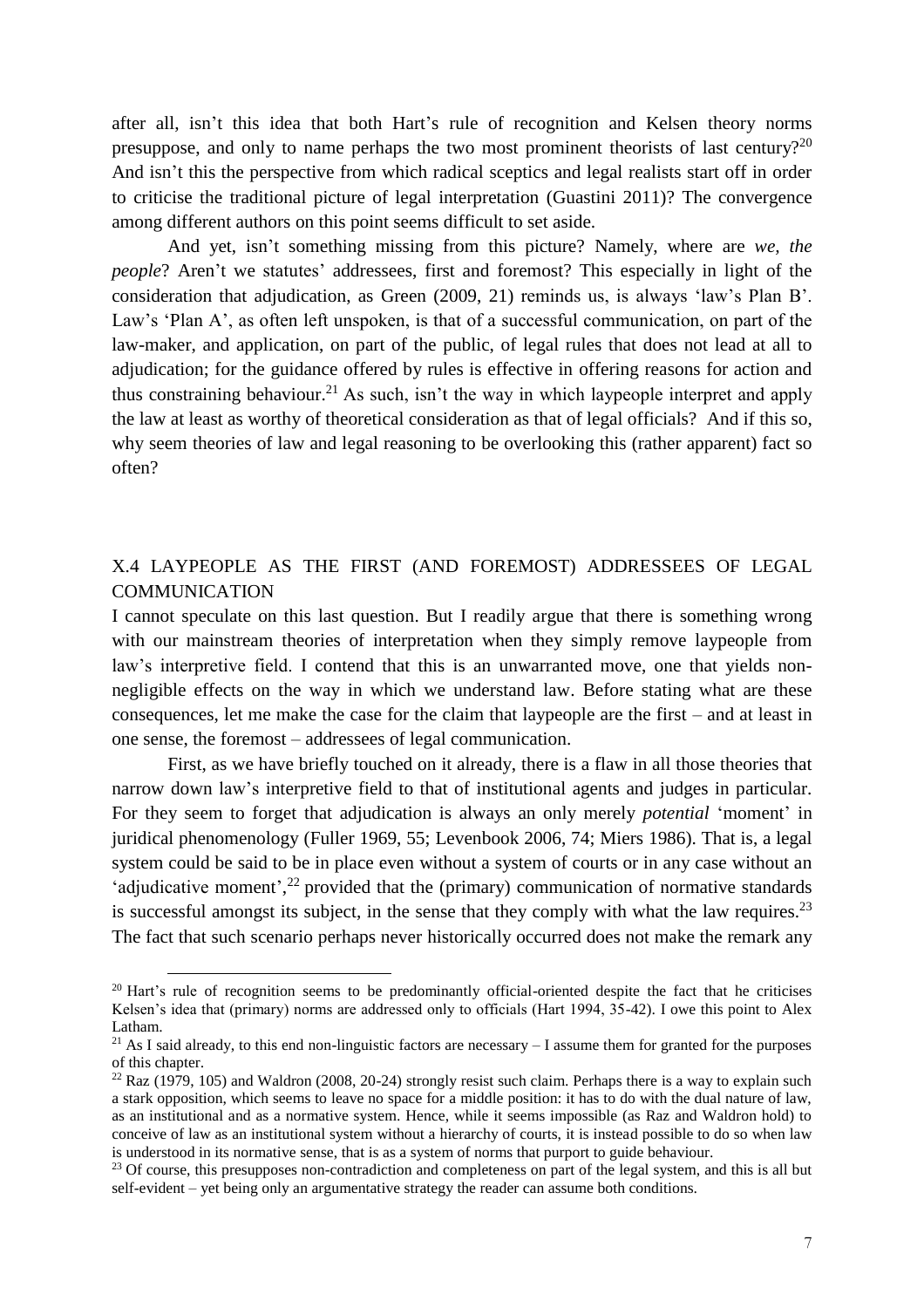less theoretically relevant.<sup>24</sup> But the opposite does not hold, ie a normative system with a fully functional hierarchy of courts<sup>25</sup> but where there is little or no compliance of primary norms (for whatever reason) is no legal system at all.<sup>26</sup> Hence on what grounds do mainstream theories establish the exclusive relevance of institutional agents' interpretive practices, and of courts in particular, if a (hypothetical) legal system could do without the *moment* in which this latter kind of interpretation takes place?

Granted, this is no objection to the claim that the first and foremost recipients of legal utterances are indeed lawyers and not laymen. This neglected fact would come to the fore by adopting the (disputed) distinction between the official, the implied and the instantial author of a given text, mirrored by that between the official, the implied and the instantial reader: Kurzon (1986, 26-29) argues that notwithstanding which one of the three simultaneous relations we entertain, in the case of statutory communication authors and readers are always, substantially, lawyers and not laypeople. Now, although this description might have been empirically sound until some time ago, it is questionable that is still the case nowadays.<sup>27</sup> For the role of lawyers as *medium* both in the process of coding and decoding deontic content seems shrunk. This is due to a variety of factors, among which one can think of the developments of information technology as applied to communication, the always higher level of literacy and higher education amongst citizens in developed countries, the specialisation of entire market-sectors and the always expanding regulative sphere of the law that has embraced fields progressively more and more directly connected to every day's life. The result is that laypeople are constantly, in their daily business, confronted directly by the text of the law, either on newspapers, on the internet, in their professional environments and so on – and are called upon to act *applying* the law. Hence they seem to be after all the first (and foremost) addressees of statutory communication, at least in non-specialised cases,<sup>28</sup> and this fact wins them back centre-stage within law's interpretive field. As Surden (2011, 66) puts it,

in law generally, it is probably true that the vast majority of legal analysis and assessment of legal outcomes is conducted, not by officials like judges or by trained lawyers, but by lay (non legally-trained) individuals.

This latter claim seems confirmed from yet another perspective, namely from considering the systemic relationship that establishes between law as an 'administered'

<sup>1</sup> <sup>24</sup> Cf Priel 2013, 8-10.

<sup>&</sup>lt;sup>25</sup> Notwithstanding the fact that, for a hierarchy to be there, there must be some successful communication and application (at least) of primary rules.

<sup>&</sup>lt;sup>26</sup> Cf Hart's claim that '[I]f it were not possible to communicate general standards of conduct, which multitudes of individuals could understand, without further direction, as requiring from them certain conduct when the occasion arose, nothing that we now recognize as law could exist' (Hart 1994, 124).

<sup>&</sup>lt;sup>27</sup> Stark (2013, 163) convincingly argues that '[i]n planning their lives, citizens must be able to understand properly the nature of what the law declares to be a criminal offence, and it is obvious that this will usually be conducted without the benefit of legal advice.'

<sup>&</sup>lt;sup>28</sup> That is, clearly I do not mean to claim that a particular statute regulating a specific, technical area (medical, engineering, and so forth) is addressed first and foremost to laypeople, as this would appear unsound on the descriptive level but also on the theoretical one: for likely the addressees of such norms are highly-specialised individuals who possess the skills not only to understand, but also to comply with the requirements of the law. What I do claim though is that these 'specialised' statutes can but only constitute a subsidiary part of statutory communication, one that necessarily presupposes the successful outcome of the non-specialised one.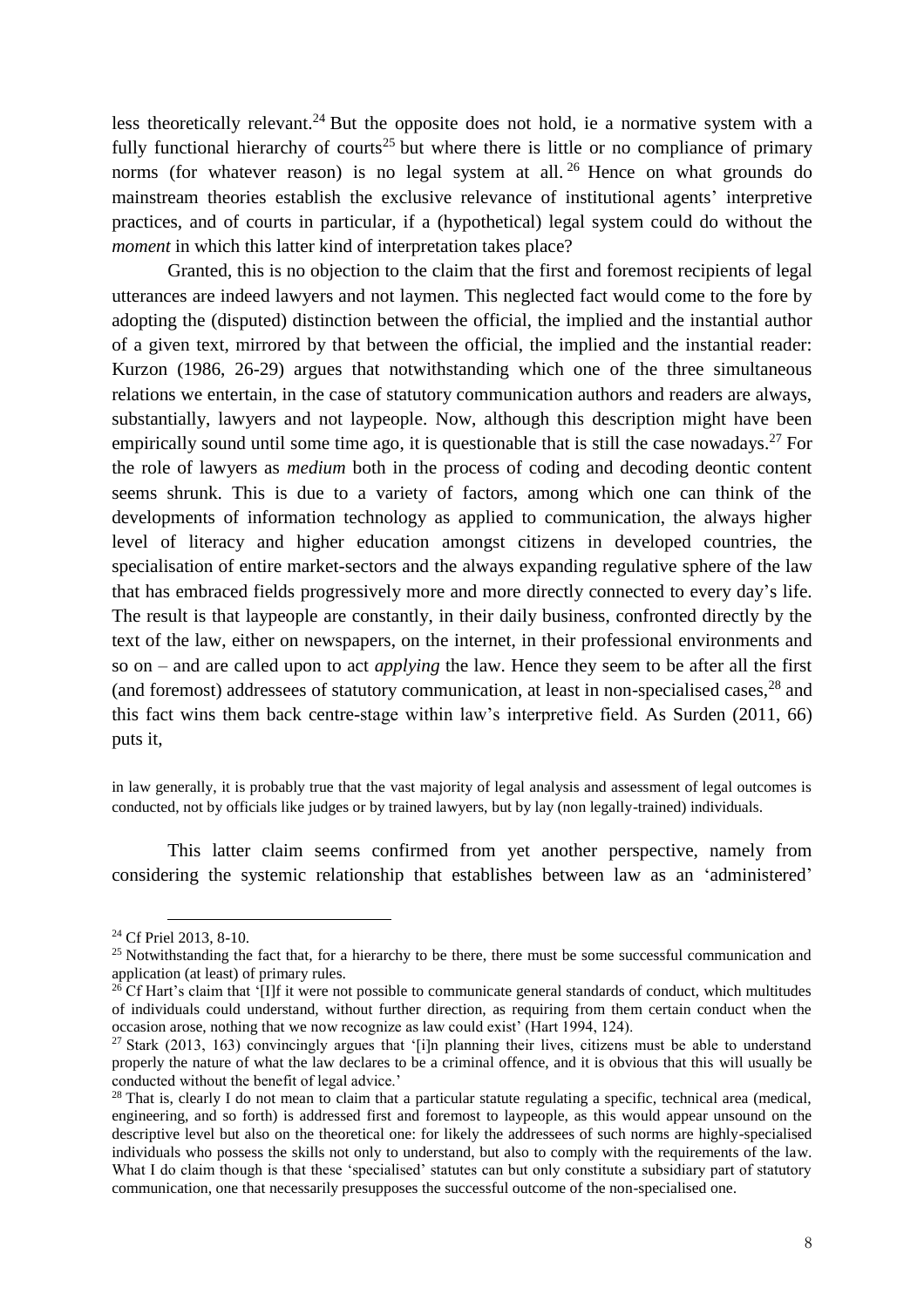language (Pattaro 2005) and the natural language Y in which legal utterances are encoded. In this sense, if we agree that there is a formal reception by the legal system X of the given natural language Y (Duarte 2011), then the [rules of the] interpretive practice of speakers of Y *must* be taken into account by any theory of interpretation of X. For that interpretive practice (of the community of speakers of the given natural language as a whole) becomes constitutive of the meaningfulness of the law as much as the law-specific interpretive practices established by institutional actors like courts (cf Velluzzi 2008, 502-503; Stark 2013, 164-166). Clearly the *transformative* power of the two interpretive practices will be different, as natural language processes usually extend over a considerable timespan whereas the law can be changed in theory day by day; what is relevant is that *we* use today the expression 'personal device' in quite a different way than we did just twenty years ago, so that a norm containing 'personal device' will not apply to the same situations as twenty years before. This seems also to offer some grounds to the thesis – on which I cannot dwell upon in the context of this chapter - that the normativity of law is premised to some extent upon that of language (Sandro 2014); so that transformative processes in the latter will directly produce effects in the former too.<sup>29</sup>

#### X.5 *SO WHAT?*

 $\overline{a}$ 

The prominence of laypeople as the first addressees of statutory communication is usually used to support the so-called 'plain language' movements in law-making, whose aim is to ensure that public agencies use 'clear Government communication that the public can understand and use.<sup>30</sup> I want instead to shift the focus on the potential consequences that can follow from this move as to our theories of interpretation.

I believe that two very different pictures of law's interpretive field stem from whether we assume that both laymen and legal officials are recipients of legal communication or not. In the latter case, which seems to be the traditional starting point for mainstream theories of legal interpretation, the fact that we consider only legal officials as addressees of legal utterances requires us to hold complex theories of interpretations, for our theories *must* account for the (pragmatic) characteristics of this community of legal interpreters. These pragmatic characteristics are, roughly:

- 1) the *authoritativeness*, and in some case the *finality*, of their decisions;
- 2) the high-level of specialisation, in terms of practical reasoning, of interpreters;
- 3) their self-reflexive understanding as being *part* of the normative institutional system, in particular as exclusive addressees of Hart's 'secondary rules' (Hart 1994);
- 4) their (superior) epistemic abilities as to both questions of law and questions of fact as opposed to lay-men;
- 5) the vast array of interpretive methods developed (Leiter and Coleman 1995, 213);
- 6) so-called juristic theories or 'legal dogmatics' (Guastini 2011, 148).

<sup>&</sup>lt;sup>29</sup> The take-home point is the overall interaction between the two systems, language Y and law X, and the fact that the rules governing meaning in Y must be considered governing the same practice in  $X -$  this without denying the possibility for X to 'atomistically' re-define words and concepts from the set Y (Duarte 2011, 115). <sup>30</sup> US Plain Writing Act of 2010 (HR 946, Pub L 111-274).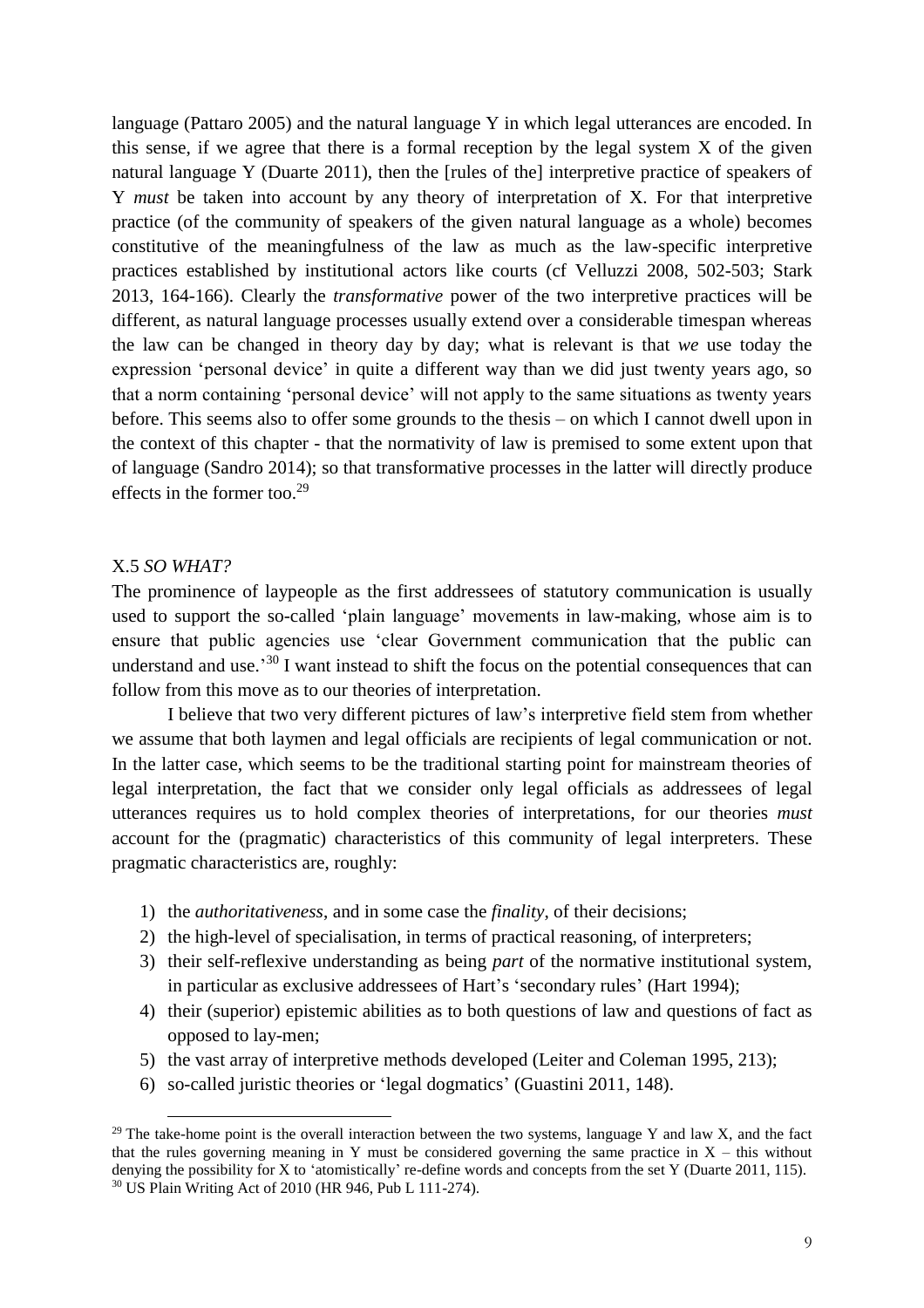As a matter of course, a theory of interpretation that has to take into account (likely) even more than these listed features cannot but possess a highly degree of complexity. For several different theories of interpretation can be, and have been, put forward (linguistic, constructivist, consequentialist, originalist, coherentist, moral, etc.), each stressing different aspects of the practice of law. The result is the highest theoretical and pragmatic disputability of the (universal) adoption of *any* theory of legal interpretation; but more importantly a compelling ground – *rebus sic stantibus* – for the (radical) indeterminacy thesis of law.<sup>31</sup> Different theories of interpretation may lead to different (interpretive) results in a given case, and as there is no superior meta-principle that enable us to pick one of them as the right or correct one, we must do so, as realists say, by resorting to extra-legal, normative, considerations (moral, political, etc.), <sup>32</sup> as such acknowledging the *pervasive* indeterminacy of law.

What if then we adopt the former possibility, viz the idea that laypeople are addressees of legal communication (at least) as much as legal officials? Is there any difference, in particular as to the indeterminacy thesis? Well it seems to me that in this case the possibility of pragmatic enrichment of our interpretive working field changes altogether, and the fact that we consider laymen as the *first* recipients of deontic communication (Cao 2007, 76) yields relevant constraints upon our theory-elaboration process. In this regard, our theory of interpretation must now take into account, among other things:

- 1a) the relative non-specialisation of the *great majority* of norm-interpreters;
- 2a) the difference of the non-institutionalised pragmatic meta-context in which the deontic communication takes place (Duarte 2011);
- 3a) the different epistemic abilities of members of the public compared to those of highskilled legal officials;
- 4a) the relative absence of second-order theories (juristic theories) which constrain interpretation;
- 5a) the coordinating and action-guiding function of law (Fuller 1969, Kramer 2007) and legal reasoning (Spaak 2007).

As we have seen, amongst the most prominent legal realist theses is that there is no way (and perhaps no meta-theoretical reason) to establish the predominance of *one* criterion of interpretation – and of the linguistic one in particular  $-$ <sup>33</sup> over the others in the interpretive practices of legal officials (Guastini 2011, 153-158; Leiter 1995). But does this still hold if, as I argue, we broaden our field and consider as the relevant community of interpreters the

<sup>&</sup>lt;sup>31</sup> Here, I think, determinacy stands also for objectivity, notwithstanding the fact that Coleman and Leiter warn specifically against conflating the two concepts (Coleman and Leiter 1995, 600).

 $3^{2}$  Cf Guastini (2011, 148).

<sup>&</sup>lt;sup>33</sup> By 'linguistic' criterion of interpretation I roughly mean what Asgeirsson (2012) calls 'textualist thesis of legal content', according to which 'the legal content of a statute is the linguistic content that *a reasonable member of the relevant audience* would, knowing the context and conversational background, associate with the enactment' (italics added). I want to stress how in such definition identifying the 'relevant audience' is preliminary to assessing the meaning of a given utterance – which is precisely the overall point I am trying to make in this chapter. cf also with Slocum's (2014) very compelling defence of an objective approach to interpretation and with his concept of 'ordinary meaning'.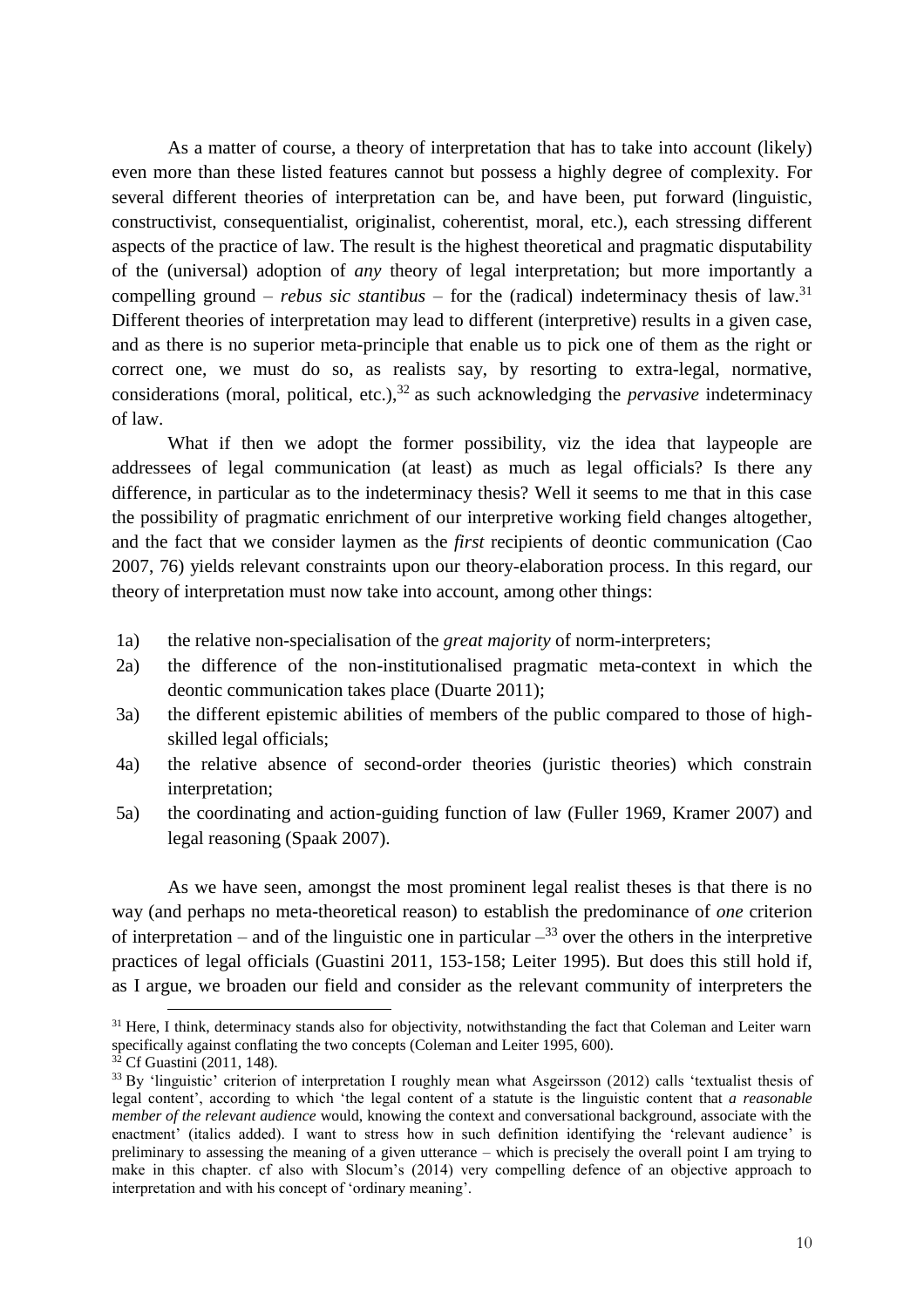sum of the two groups, laypeople and legal officials? In this case things seem quite different. If law is the enterprise of 'subjecting human conduct to the guidance of rules' (Fuller 1969), and if laypeople are the first and foremost addressees of legal utterances, it follows the prevalence, already at the descriptive level, of the linguistic interpretive criterion over the other available  $-34$  so that these latter become only residual or supplementary (Velluzzi 2008, 501-502). We must in other words acknowledge that in the great majority of cases laymen can be understood as *applying* the law<sup>35</sup> in their everyday lives by relying on the linguistic meaning of legal utterances.<sup>36</sup> For the linguistic criterion is the only one that squares with laymen's original epistemic abilities and that as such is shared with (specialised) legal officials.<sup>37</sup> This 'horizon of common meaning' between law's different types of addressees also ensure – in the sense of *making possible* – law's *certainty*, particularly in the negative sense of excluding whatever is outside the range of possible linguistic meanings of a legal utterance from its legal meanings (ibid), thus constraining interpretative operations. This allows legal rules to constitute *intelligible* reasons for action for their addresses (Sandro 2014) and as such to give rise to *genuine* rule-following practices (Wittgenstein 2009).<sup>38</sup> What are the consequences for our meta-theory of interpretation then?

I can think only of two alternatives here. Either we still maintain, notwithstanding this move, some sort of fundamental difference between the two types of addressees, so that we are forced to predicate two different theories of legal interpretation in our domain; or we must say that the linguistic criterion is the most relevant one, to be ranked descriptively above the others. The former option is indeed found in existing scholarship (Dan-Cohen 1984, Marmor 2008). It is based upon the well-known distinction between 'conduct' and 'decision' rules,<sup>39</sup> conceived of though as two *independent* sets of rules addressed to two *independent* sets of receivers, laymen and courts (Dan-Cohen 1984, 626-630). Dan-Cohen has purported to show, using a theoretical model of 'acoustic separation', on the one hand the beneficial effects - in terms of the realisation of both sets of norms' underlying policies - if one communicative

<sup>&</sup>lt;sup>34</sup> The prevalence of the linguistic criterion is positively established in some civil codes, see for instance art 12 of the Italian Civil Code.

<sup>&</sup>lt;sup>35</sup> Cf Hart (1994, 39). This is what sociology of law does for instance when measuring the effectiveness or lack thereof of the law. Obviously this is but a theoretical reconstruction: many people are actually partially or completely ignorant of the text of the law.

<sup>36</sup> This is a descriptive claim that is paired, on the normative level, by claims that the law *ought* to be interpreted linguistically, first and foremost – see eg the 'presumption of common natural language' in Wróblewski (1992). This convergence between descriptive and normative claims, in turn, strengthens the meta-theoretical point I am defending here.

 $37$  Hence the only one that can be required by the law on their part. Two qualifications are in place here. First, this contention has to do with the epistemic, and not moral, problem of *agency* in a deontic system (cf Fuller 1969, 162-167; Duff 2007, ch 2). In this regard, ascription of responsibility is premised upon so-called 'reasonresponsiveness', that is, 'a responsible agent is one who is *capable* of recognising and responding to the reasons that bear on his situation' (Duff 2007, 39, italics added). But being able to recognise reasons implies, it seems to me, being able to understand the medium in which those reasons are communicated – hence, being able to understand language. As such, linguistic capacity is a necessary but not sufficient element for the ascription of any type of responsibility in our legal systems. Second, I am not claiming that laypeople are always incapable of interpreting the law according to criteria other than the linguistic one, but all these different types of interpretation (eg teleological) presuppose the linguistic one, viz are parasitical on it.

<sup>38</sup> Cf Stark (2013, 166) for the convergent claim that law must respect citizens as 'planning agents' (in the context of criminal law at least).

<sup>&</sup>lt;sup>39</sup> For the origins of the distinction (tracing back to Bentham and lately Kelsen and Hart) see Dan-Cohen (1984, 626-630).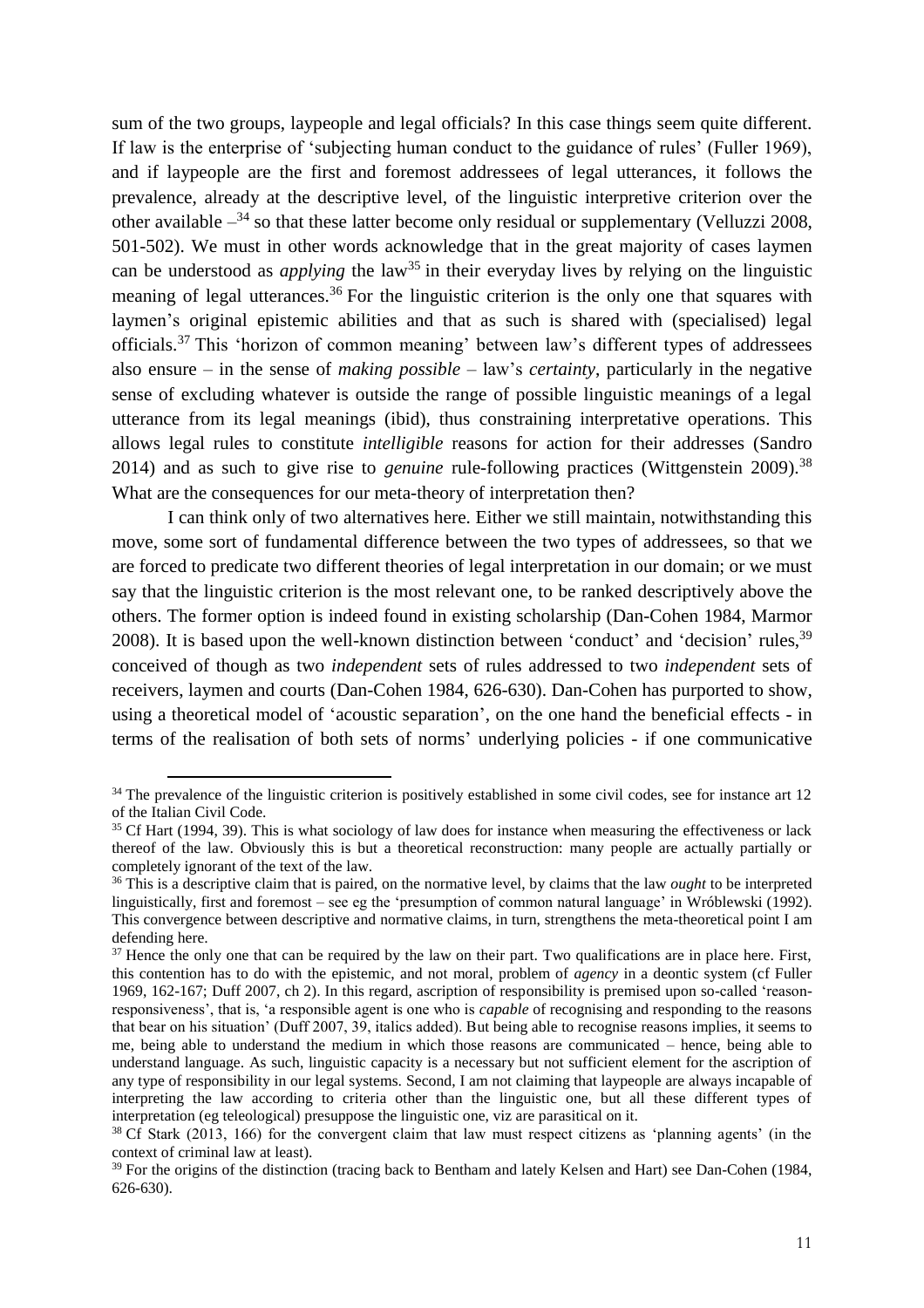deontic 'channel' is more or less concealed from the other set of receivers, so that lay-men are more or less unaware of (some) decision rules that must be applied by courts in their jurisdictional function; on the other, to highlight that the law indeed makes use to a greater or lesser extent of 'strategies of selective transmission' to 'segregate its normative messages' in some cases, e.g. in criminal law (Dan-Cohen 1984, 636). This has brought Marmor to talk of a 'legislative double-talk' that must be understood as implying almost a 'conflicting implicature' on part of legislators (Marmor 2008, 437-438).

Now, Dan-Cohen's thesis that conduct and decision rules are *logically* independent has been already convincingly criticised (Duarte d'Almeida 2009). But even if we were to accept his thesis, the argument that decision rules *should* be to a greater or lesser extent concealed from the public seems unsound also on the normative one. In particular, I refer to his claim that 'by definition, conduct rules are all one needs to know in order to obey the law. Decision rules, as such, cannot be obeyed (or disobeyed) by citizens; therefore, knowing them is not necessary (indeed, it is irrelevant) to one's ability to obey the law.' (Dan-Cohen 1984, 673) It seems to me that Dan-Cohen fails to realize that the distinction between conduct and decision rules is, if any, a *relative* one - given that those same decision rules might become 'conduct' ones if infringed upon by a judge (Ferrajoli 2007, 681). So, how would it be possible for a citizen to file a lawsuit and report the violation of one of those rules (e.g. a procedural rule), if those very rules are to be concealed from  $her$ <sup>40</sup> Hence those normative arguments that question whether these strategies of selective transmission can be deemed compatible with the rule of law in the first place seem reinforced (cf Duff 2007, 43).<sup>41</sup> For 'far-reaching incongruities between the law as it is articulated and the law as it is administered will be fatal to the existence of a legal system' (Kramer 2007, 138), and the legislature talking with 'two voices' would not but lead to increase such gap.

#### X.6 CONCLUSIONS

If what has been argued above is persuasive, one ought to recognise the prevalence of the linguistic criterion as it ensues from a sound elaboration of law's interpretive epistemic field – and more generally from correctly conceiving of law as an authoritative communicative enterprise. This entails that our meta-theory of interpretation must acknowledge this point and elaborate models of interpretation that display the interaction between the linguistic criterion of meaning and the other available (Velluzzi 2008, 502). Without acknowledging the necessary centrality of the linguistic criterion of meaning, it is not clear how can a theory of law account for the great bulk of legal phenomenology that allows more complex interpretive practices – like those of judges and lawyers, or those in specialised sectors of society – to take place. According to Kramer (2007, 139-140)

two constraints are met by any genuine legal system. First, a key aim of the officials is to interpret and apply the formulations of the norms of their legal system in accordance with what would be expected by a dispassionate

<sup>&</sup>lt;sup>40</sup> Indeed, Dan-Cohen (1984, 632, ft 14) explicitly supposes that decision-makers would not give reasons for their decision, thus in this way preserving the acoustic separation between themselves and the public. I hope the unacceptableness of the claim is so crystal clear that I do not need to linger at all on it.

<sup>41</sup> *Contra* Dan-Cohen (1984, 667-677).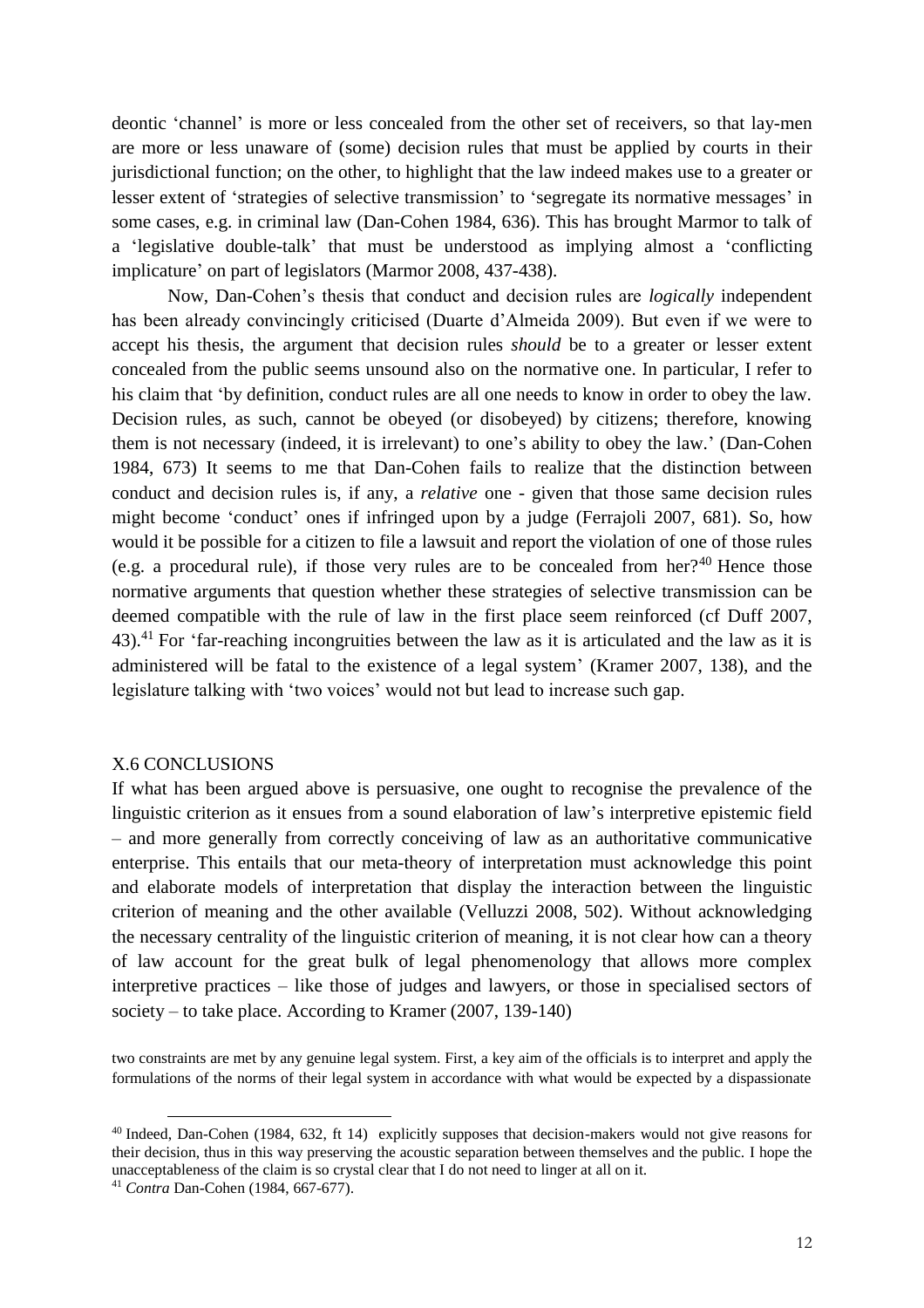observer who knows those formulations and who also knows the interpretive canons that prevail within the system. Second, naturally, those canons themselves – which consist of technical conventions for dealing with specialized legal terminology and concepts, but which also draw upon all or most of the ordinary conventions of the language in which the formulations of the legal norms are written – are such as to satisfy rather than dash the expectations of a dispassionate observer who is familiar only with the formulations and with the language (such as English) in which they are written. This second constraint is a crucial supplement to the first, since it rules out interpretive canons that would license and indeed require significant aberrations from the terms of the law on the books.

In other words, that the content of legal utterances which guides people's behaviour must be interpreted (first and foremost) according to the linguistic criterion of meaning used by the norms' addressees themselves <sup>42</sup> seems a very important requirement for the existence of a *genuine* legal system. 43

X.6 References**:**

1

Amselek, Paul. 1988. Philosophy of Law and the Theory of Speech Acts. *Ratio Juris* 1: 187- 223.

Asgeirsson, Hrafn. 2012. Textualism, Pragmatic Enrichment, and Objective Communicative Content. Monash University Faculty of Law Legal Studies Research Paper No. 2012/21. [http://papers.ssrn.com/sol3/papers.cfm?abstract\\_id=2142266.](http://papers.ssrn.com/sol3/papers.cfm?abstract_id=2142266) Accessed June 2013.

Bianchi, Claudia. 2013. How to Do Things With (Recorded) Words. *Philosophical Studies*. [http://link.springer.com/article/10.1007%2Fs11098-013-0111-0.](http://link.springer.com/article/10.1007%2Fs11098-013-0111-0) Accessed June 2013.

Cao, Deborah. 2007. Legal Speech Act as Intersubjective Communicative Action. In *Interpretation, Law and the Construction of Meaning*, eds Anne Wagner, Wouter Werner and Deborah Cao, 65-82. Berlin/New York: Springer.

Coleman, Jules L. and Leiter Brian (1995). Determinacy, Objectivity, and Authority. In *Law and Interpretation: Essays in Legal Philosophy*, ed. Andrei Marmor, 203-278. Oxford: Clarendon Press.

Dan-Cohen, Meir. 1984. Decision Rules and Conduct rules: On Acoustic Separation in Criminal Law. *Harvard Law Review* 97: 625-677.

 $42$  Cf Raz (1979, 217): 'it is obvious that it is futile to guide one's action on the basis of the law if when the matter comes to adjudication the courts will not apply the law and will act for some other reasons'; see also Slocum (2014).

<sup>&</sup>lt;sup>43</sup> The argument proposed in this chapter can be understood as taking the cue from, and thus in some sense as supporting (but from a different angle, that of philosophy of language), the early legal positivist project that purported to vindicate law's autonomy from morality through its scientific and technical method. This political project, which can be retrieved more clearly in the works of Friedrich Carl von Savigny, Jeremy Bentham and Gaetano Filangieri, highlighted the dangers, among other things, of interpretation when this latter carries the law too far away from the posited text of the legislation. I owe this point to Francisco Saffie.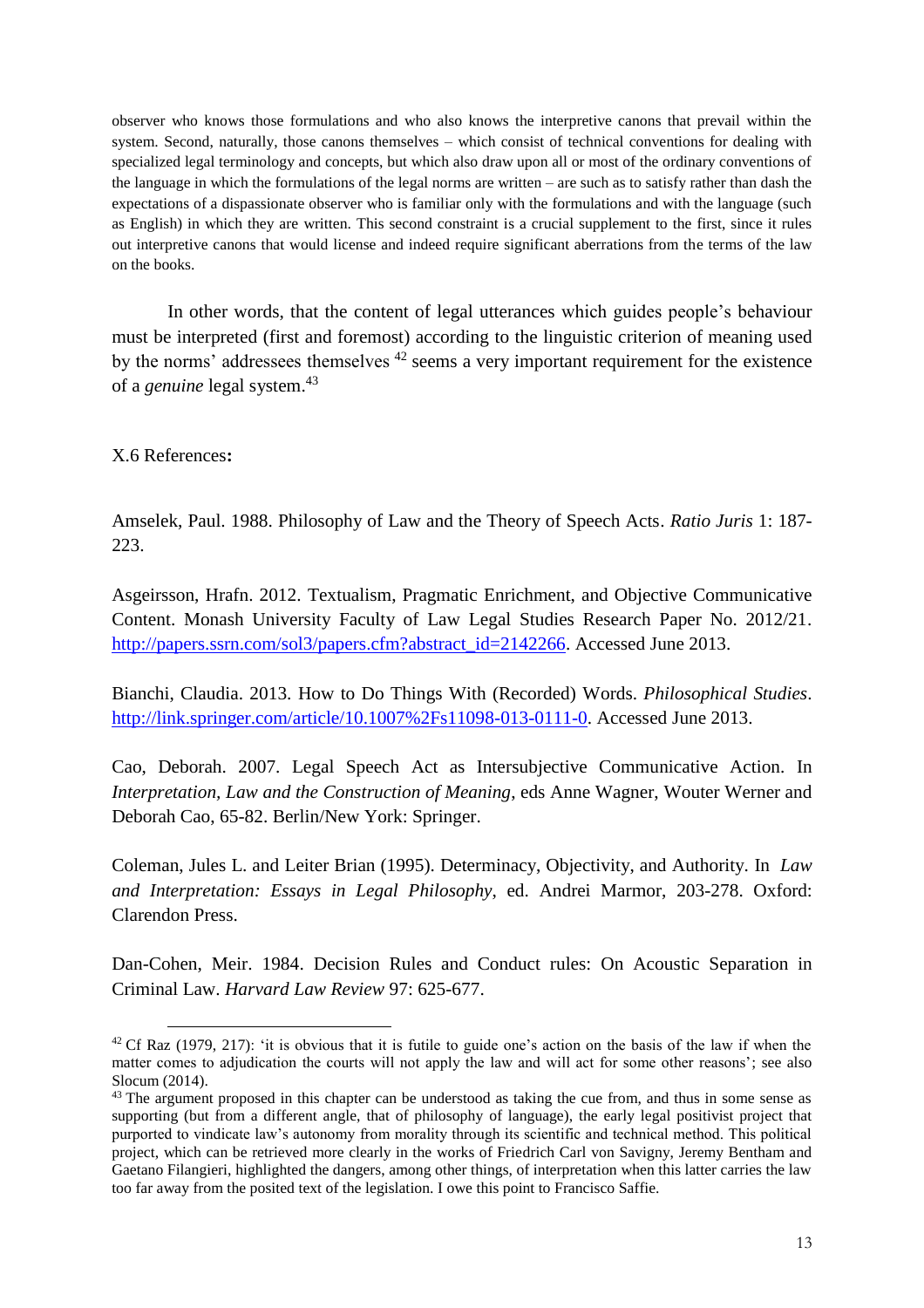Duarte, David. 2011. Linguistic Objectivity in Norm Sentences: Alternatives in Literal Meaning. *Ratio Juris* 24: 112-139.

Duarte d'Almeida, Luis. 2009. Separation, But not of Rules. In *Criminal Law Conversations*, eds Paul H. Robinson, Stephen Garvey and Kimberly Kessler Ferzan, 17-18. Oxford: Oxford UP.

Duff, Anthony R. 2007. *Answering For Crime*. Oxford: Hart Pub.

Dworkin, Ronald. 1986. *Law's Empire*. Cambridge, MA: Harvard UP.

––. 2011. *Justice for Hedgehogs.* Cambridge, MA: Harvard UP.

Ferrajoli, Luigi. 1990. *Diritto e Ragione. Teoria del Garantismo Penale*. Roma-Bari: Laterza.

––. 2007. *Principia Iuris. Teoria del Diritto e della Democrazia*. *Vol. 1. Teoria del Diritto*. Roma-Bari: Laterza.

Guastini, Riccardo. 2011. Rule-scepticism Restated. In *Oxford Studies in Philosophy of Law. Vol. 1*., eds Leslie Green and Brian Leiter, 138-161. Oxford: Oxford UP.

Hart, Herbert L. A. 1994. *The Concept of Law*. *2nd ed. with Postscript*. Penelope A. Bulloch and Joseph Raz eds. Oxford: Clarendon Press.

Habermas Jürgen. 1989. *The Theory of Communicative Action. Vol. 2. Lifeworld and System. A Critique of Functionalistic Reason*. Cambridge: Polity Press

Jori, Mario. 2010. *Del Diritto Inesistente. Saggio di Metagiurisprudenza Descrittiva*. Pisa: Edizioni ETS.

Korta, Kepa and Perry, John. Pragmatics. *The Stanford Encyclopedia of Philosophy* (Winter 2012 Edition) [http://plato.stanford.edu/archives/win2012/entries/pragmatics/.](http://plato.stanford.edu/archives/win2012/entries/pragmatics/) Accessed April 2013.

Kramer, Matthew H. 2007. *Objectivity and the Rule of Law*. Cambridge: Cambridge UP.

Kurzon, Dennis. 1986. *It is Hereby Performed...: Explorations in Legal Speech Acts*. Amsterdam: John Benjamins.

Leiter, Brian. 1995. Legal Indeterminacy. *Legal Theory* 1: 481-492.

Levenbook, Barbara. 2006. How a Statute applies. *Legal Theory* 12: 71-112.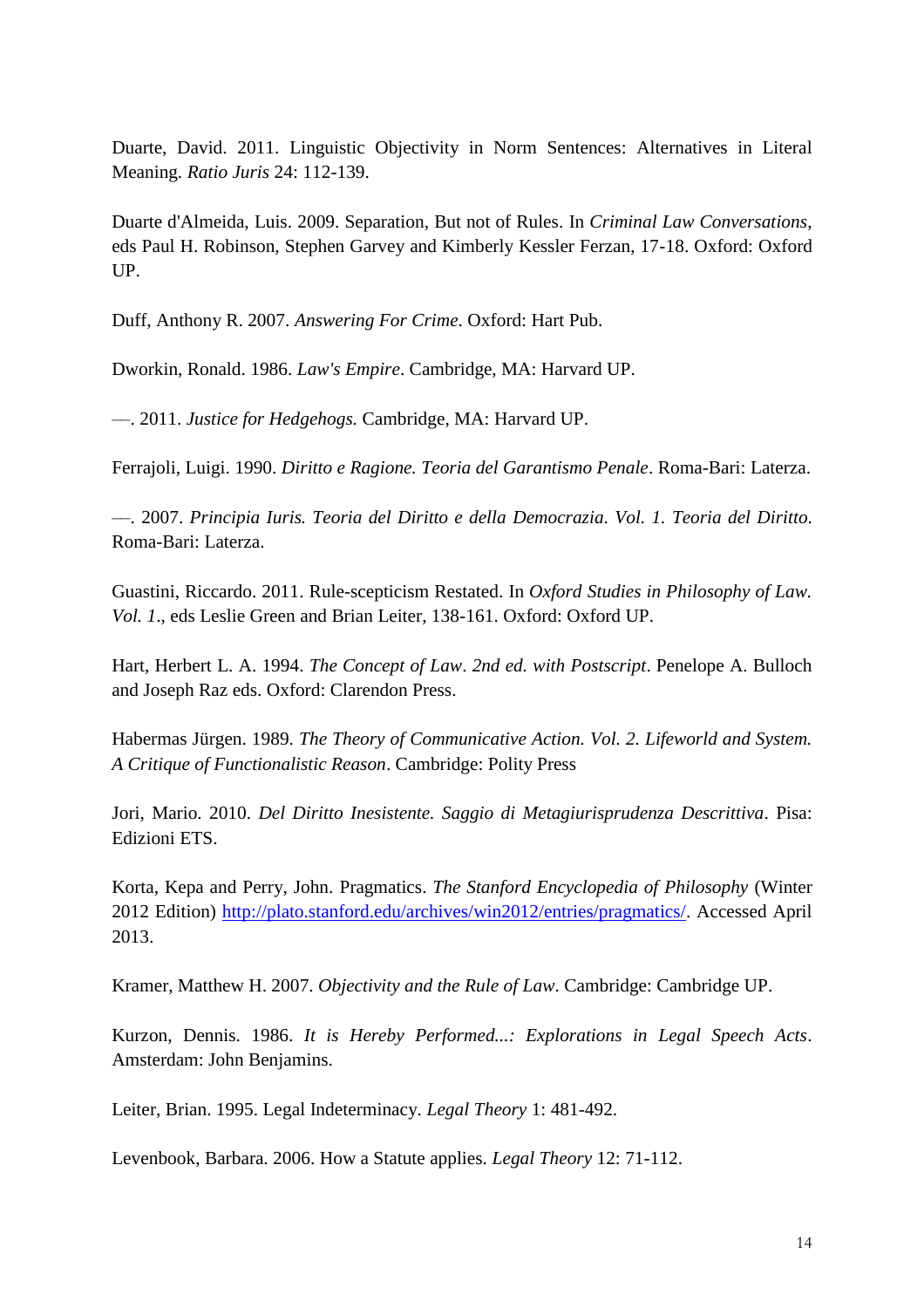Fuller, Lon L. 1969. *The Morality of Law*. New Haven: Yale UP.

Green, Leslie. 2009. Law and the Causes of Judicial Decisions. Oxford Legal Studies Research Paper No. 14/2009. [http://papers.ssrn.com/sol3/papers.cfm?abstract\\_id=1374608.](http://papers.ssrn.com/sol3/papers.cfm?abstract_id=1374608) Accessed June 2013.

Marmor, Andrei. 2005. *Interpretation and Legal Theory*. Revised 2<sup>nd</sup> ed. Oxford: Hart Pub.

––. (2008). The Pragmatics of Legal Language. *Ratio Juris*, 21: 423-452.

Marmor, Andrei and Soames, Scott (eds.). 2011. Philosophical Foundations of Language in Law. Oxford: Oxford UP.

MacCormick, Neil. 2007. *Institutions of Law. An Essay in Legal Theory*. Oxford: Oxford UP.

Matczak, Martin. 2014. Why Legal Rules are not Speech Acts and What Follows from That. In THIS VOLUME??

Miers, David. 1986. Legal Theory and the Interpretation of Statutes. In *Legal Theory and Common Law*, ed William Twining, Ch. 7. Oxford: Blackwell.

Moreso, José J. 1998. *Legal Indeterminacy and Constitutional Interpretation*. Dordrecht: Kluwer Academic Publishers.

Pattaro, Enrico. 2005. The Law and the Right: A Reappraisal of the Reality that Ought to Be. In *A Treatise of Legal Philosophy and General Jurisprudence. Vol. I.*, ed. Enrico Pattaro. Dordrecht: Springer.

Priel, Dan. 2013. Fuller's Argument Against Legal Positivism. *Canadian Journal of Law and Jurisprudence* 26: 399.

Raz, Joseph. 1979. *The Authority of Law: Essays on Law and Morality*. Oxford: Clarendon Press.

Rawls, John. 1999. *A Theory of Justice: Revised Edition*. Cambridge, MA: Belknap Press.

Sandro, Paolo. 2014. *Creation and Application of Law: A Neglected Distinction*. Ph.D. Thesis. Edinburgh: University of Edinburgh.

Slocum, Brian G. 2014. The Ordinary Meaning of Rules. In THIS VOLUME??

Spaak, Torben. 2007. *Guidance and Constraint: The Action-Guiding Capacity of Theories of Legal Reasoning*. Uppsala: Iustus förlag.